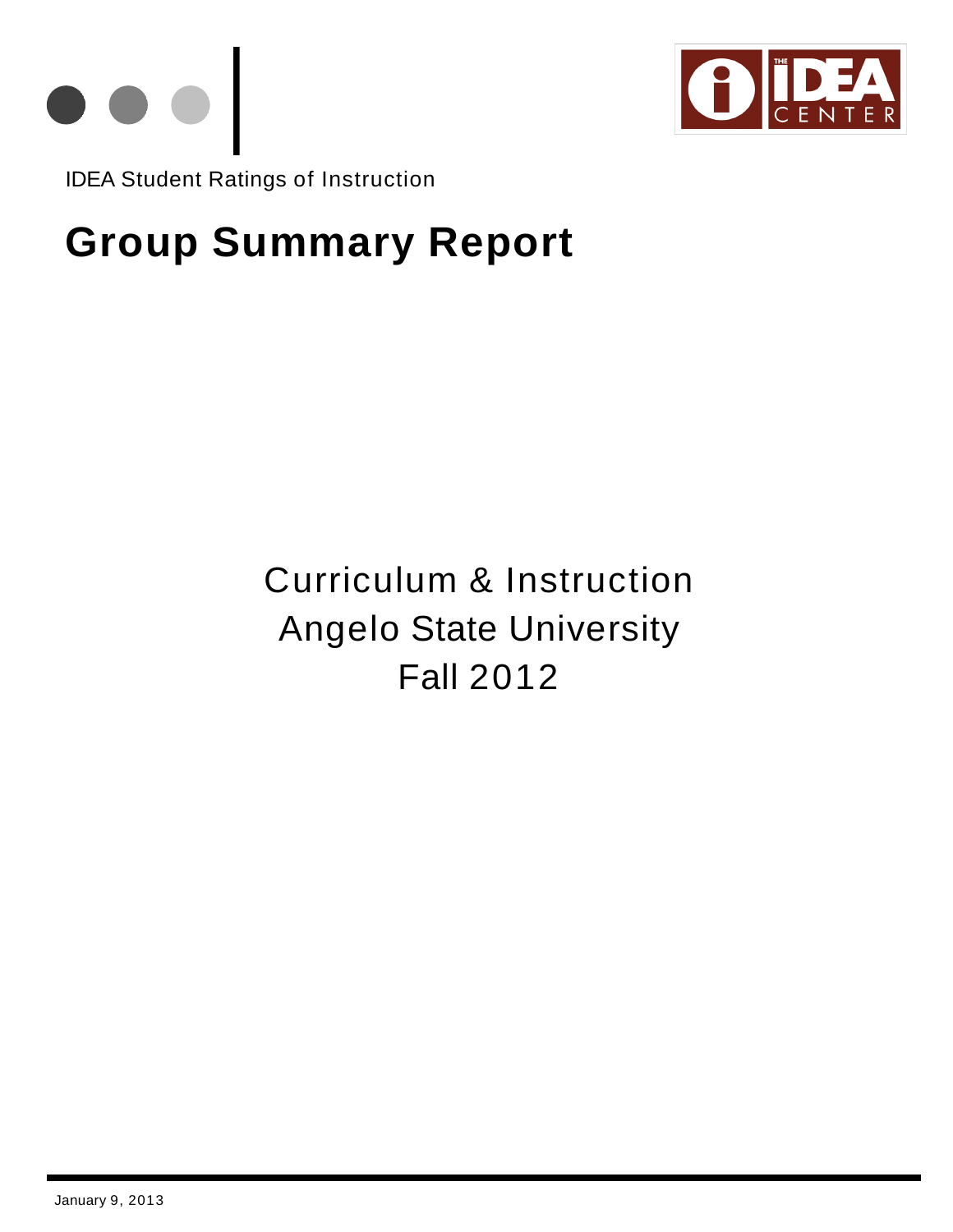#### **Page Section**

- 1 Description of Report
- 1 Description of Courses Included in This Report
- 2 I: Faculty Selection of Important and Essential **Objectives**
- 3 II: Student Ratings of Overall Outcomes − Comparison to IDEA Database
- 4 III: Student Ratings of Overall Outcomes − Comparison to This Institution
- 5−6 IV: Student Ratings of Progress on Objectives Chosen as Important or Essential
	- 7 V: Teaching Methods and Styles
	- 8 VI: Student Self−ratings and Ratings of Course **Characteristics**
	- 9 VII: Faculty Self−report of the Institutional Context
- 10 VIII: Additional Questions
- **Note:** Throughout the report, results for the Group are compared to the Institution and to the IDEA database. Institutional norms are based on courses rated in the previous five years provided at least 400 classes were rated during that time. IDEA norms are based on courses rated in the 1998−1999, 1999−2000, and 2000−2001 academic years.

## **Description of Courses Included in This Report**

| Number of Classes Included                     |     |
|------------------------------------------------|-----|
| Diagnostic Form                                | 30  |
| Short Form                                     |     |
| Total                                          | 30  |
| Number of Excluded Classes                     |     |
| <b>Response Rate</b>                           |     |
| Classes below 65% Response Rate                | 13  |
| Average Response Rate                          | 69% |
| <b>Class Size</b><br><b>Average Class Size</b> | つド  |

**Number of Classes**: The confidence you can have in this report increases with the number of classes included. Classes were excluded if faculty members neglected to select Important and Essential objectives. If more than 10 percent of the eligible classes were excluded, the results may not be representative of the Group.

**Response Rate**: A 75% response rate is desirable; 65% is the minimum for dependable results.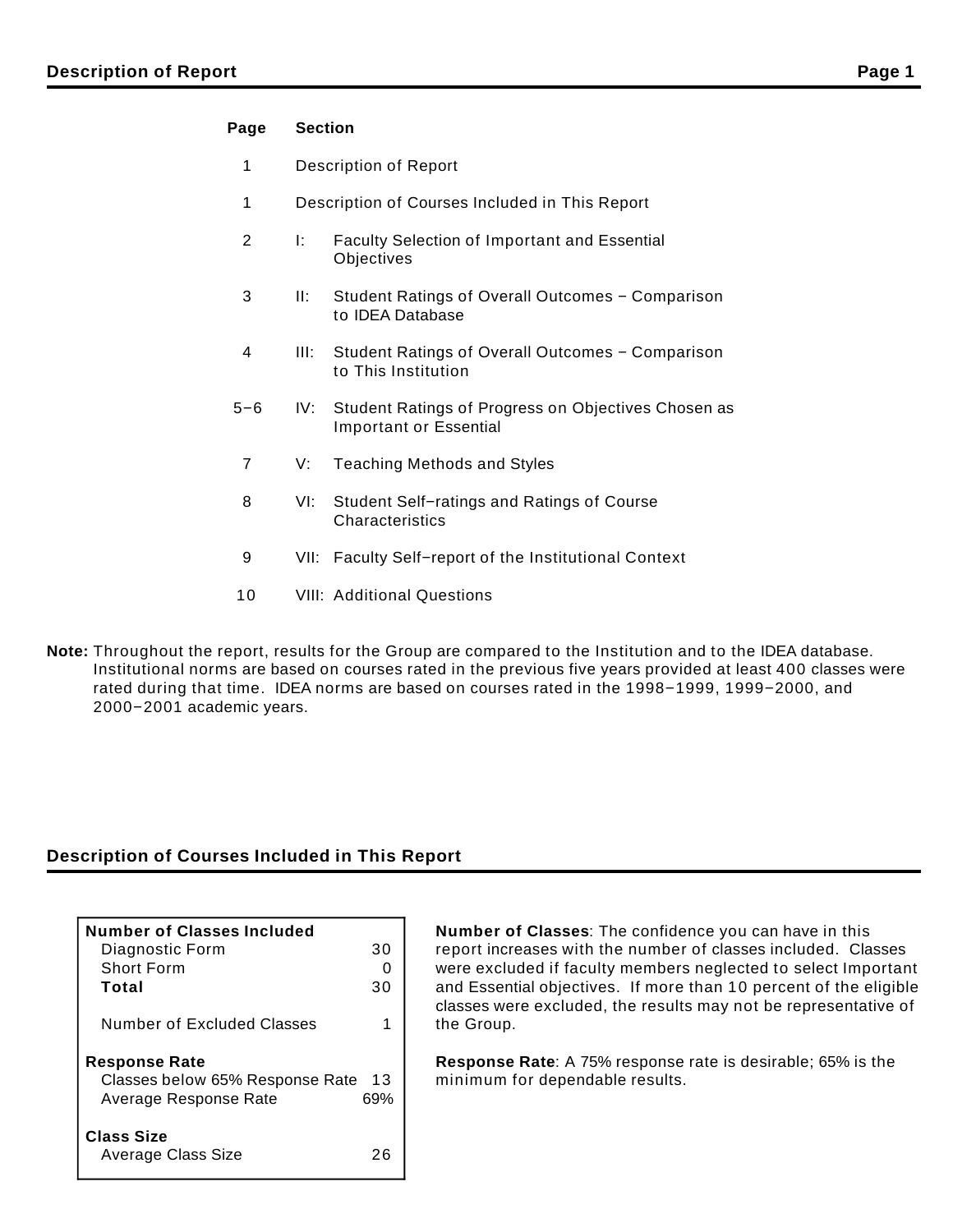The following provides information about the degree to which various learning objectives are emphasized in courses. The percent of classes for which each objective was chosen helps evaluate whether or not program objectives are addressed with appropriate frequency.

In general, it is recommended that 3−5 objectives be selected as Important or Essential for each class. When more than 5 objectives are chosen, effectiveness ratings tend to be adversely affected, perhaps because instructors are trying to accomplish too much.

The information in this section can be used to explore such questions as:

- Are the goals of the program being appropriately emphasized in course sections?
- Are the objectives emphasized consistent with this Group's mission?
- Are some of the Group's curricular goals under− or over−emphasized?
- Are the under−emphasized objectives addressed in another way?
- How does this Group's emphasis compare with the Institution and IDEA?
- On average, are faculty members selecting too many objectives?

|                                                                                                                                                          | Percent of Classes Selecting Objective as |                               |                    |  |  |  |
|----------------------------------------------------------------------------------------------------------------------------------------------------------|-------------------------------------------|-------------------------------|--------------------|--|--|--|
|                                                                                                                                                          |                                           | <b>Important or Essential</b> |                    |  |  |  |
|                                                                                                                                                          | <b>This Group</b>                         | Institution                   | <b>IDEA System</b> |  |  |  |
|                                                                                                                                                          | $(n=30)$                                  | $(n=9,009)$                   | $(n=44, 455)$      |  |  |  |
| Objective 1: Gaining factual knowledge (terminology,<br>classifications, methods, trends)                                                                | 70%                                       | 81%                           | 78%                |  |  |  |
| Objective 2: Learning fundamental principles,<br>generalizations, or theories                                                                            | 40%                                       | 73%                           | 75%                |  |  |  |
| Objective 3: Learning to apply course material (to improve<br>thinking, problem solving, and decisions)                                                  | 73%                                       | 69%                           | 75%                |  |  |  |
| Objective 4: Developing specific skills, competencies, and<br>points of view needed by professionals in the field most<br>closely related to this course | 73%                                       | 46%                           | 55%                |  |  |  |
| Objective 5: Acquiring skills in working with others as a<br>member of a team                                                                            | 20%                                       | 18%                           | 32%                |  |  |  |
| Objective 6: Developing creative capacities (writing,<br>inventing, designing, performing in art, music, drama,<br>etc.                                  | 0%                                        | 13%                           | 25%                |  |  |  |
| Objective 7: Gaining a broader understanding and<br>appreciation of intellectual/cultural activity (music,<br>science, literature, etc.)                 | $0\%$                                     | 14%                           | 27%                |  |  |  |
| Objective 8: Developing skill in expressing myself orally or<br>in writing                                                                               | 30%                                       | 34%                           | 47%                |  |  |  |
| Objective 9: Learning how to find and use resources for<br>answering questions or solving problems                                                       | 33%                                       | 23%                           | 41%                |  |  |  |
| Objective 10: Developing a clearer understanding of, and<br>commitment to, personal values                                                               | 3%                                        | 12%                           | 23%                |  |  |  |
| Objective 11: Learning to analyze and critically evaluate<br>ideas, arguments, and points of view                                                        | 27%                                       | 31%                           | 49%                |  |  |  |
| Objective 12: Acquiring an interest in learning more by<br>asking my own questions and seeking answers                                                   | 10%                                       | 18%                           | 41%                |  |  |  |
| Average Number of Objectives Selected As Important or<br><b>Essential</b>                                                                                | 3.8                                       | 4.3                           | 5.7                |  |  |  |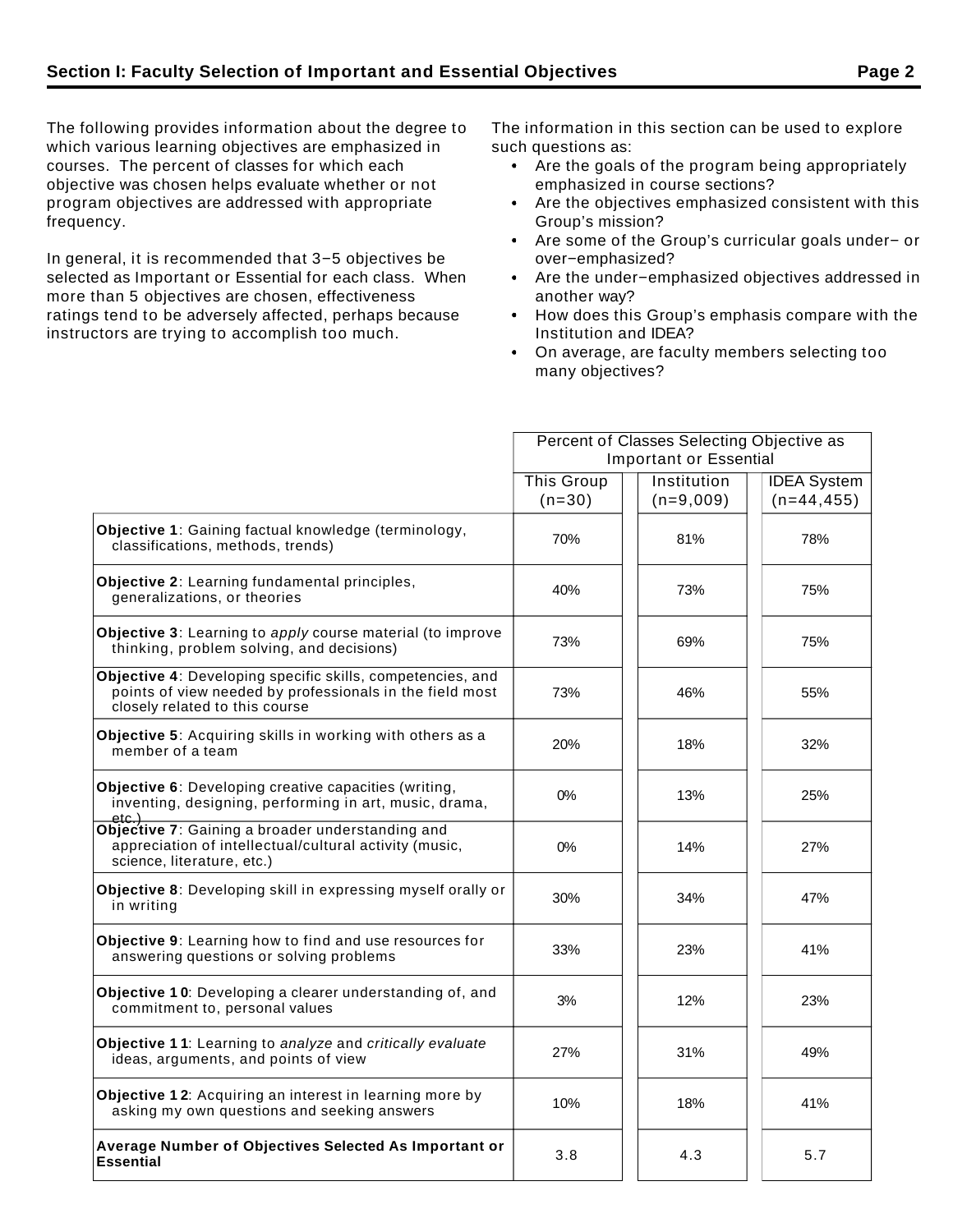The quality of instruction in this unit is shown as judged by the four overall outcomes. "A. Progress on Relevant Objectives" is a result of student ratings of their progress on objectives chosen by instructors. Ratings of individual items about the "B. Excellence of the Teacher" and "C. Excellence of Course" are shown next. "D. Summary Evaluation" averages these three after double weighting the measure of student learning (A). Results for both "raw" and "adjusted" scores are shown as they compare to the IDEA Database. Use results to summarize teaching effectiveness in the Group.

#### **Part 1** shows the **percentage of classes** in each of the five performance categories.

Is the distribution of this Group's classes similar to the expected distribution when compared to IDEA?

**Part 2** provides the averages for the Group and for IDEA norms.

Are the Group's averages higher or lower than IDEA?

## **Part 1: Distribution of Converted Scores Compared to the IDEA Database**

| Converted<br>Score<br>Category   | Expected<br>Distribution |     | A. Progress on<br>Relevant<br><b>Objectives</b> | <b>B.</b> Excellence | of Teacher | C. Excellence | of Course | D. Summary<br>Evaluation<br>(Average of<br>$A, B, C$ <sup>1</sup> |        |
|----------------------------------|--------------------------|-----|-------------------------------------------------|----------------------|------------|---------------|-----------|-------------------------------------------------------------------|--------|
|                                  |                          | Raw | Adjstd                                          | Raw                  | Adjstd     | Raw           | Adjstd    | Raw                                                               | Adjstd |
| Much Higher<br>(63 or<br>higher) | 10%                      | 23% | 13%                                             | 7%                   | 0%         | 20%           | 0%        | 13%                                                               | 0%     |
| Higher<br>$(56 - 62)$            | 20%                      | 53% | 20%                                             | 40%                  | 20%        | 50%           | 43%       | 60%                                                               | 33%    |
| Similar<br>$(45 - 55)$           | 40%                      | 17% | 53%                                             | 53%                  | 73%        | 30%           | 50%       | 23%                                                               | 60%    |
| Lower<br>$(38 - 44)$             | 20%                      | 7%  | 13%                                             | 0%                   | 7%         | 0%            | 7%        | 3%                                                                | 7%     |
| Much Lower<br>(37 or lower)      | 10%                      | 0%  | 0%                                              | 0%                   | 0%         | 0%            | 0%        | 0%                                                                | 0%     |

# **Part 2: Average Scores**

| <b>Converted Score</b> |          |          |     |     |     |     |     |     |
|------------------------|----------|----------|-----|-----|-----|-----|-----|-----|
| This Summary Report    | 59       | 53       | 55  | 52  | 57  | 53  | 58  | 53  |
| <b>IDEA System</b>     | $51^{2}$ | $51^{2}$ | 50  | 50  | 50  | 50  | 50  |     |
| 5-point Scale          |          |          |     |     |     |     |     |     |
| This Summary Report    | 4.4      | 4.1      | 4.5 | 4.3 | 4.4 | 4.1 | 4.5 |     |
| <b>IDEA System</b>     | 3.8      | 3.8      | 4.2 | 4.2 | 3.9 | 3.9 | 3.9 | 3.9 |

 $1$  Progress on Relevant Objectives is double weighted in the Summary Evaluation.

 $^2$  The IDEA Average is slightly higher than 50 because Essential objectives are double weighted and students typically report greater learning on objectives that the instructor identified as Essential to the class.

Use results to summarize teaching effectiveness in the Group. To the degree that the percentages of the Group's classes in the two highest categories exceeds 30% (Part 1), teaching effectiveness appears to be superior to that in the comparison group. Similarly, if the Group's converted average exceeds 55, and its average on the 5−point scale is 0.3 above that for the comparison group (Part 2), overall teaching effectiveness in the Group appears to be highly favorable.

**Part 3** shows the percentage of classes with ratings **at or above the converted score** of the **IDEA databases**. Results are shown for both raw and adjusted scores. When this percentage exceeds 60%, the inference is that the Group's overall instructional effectiveness was unusually high.

Results in this section address the question:

How does the quality of instruction for this Group compare to the national results?

## **Part 3: Percent of Classes at or Above the IDEA Database Average**

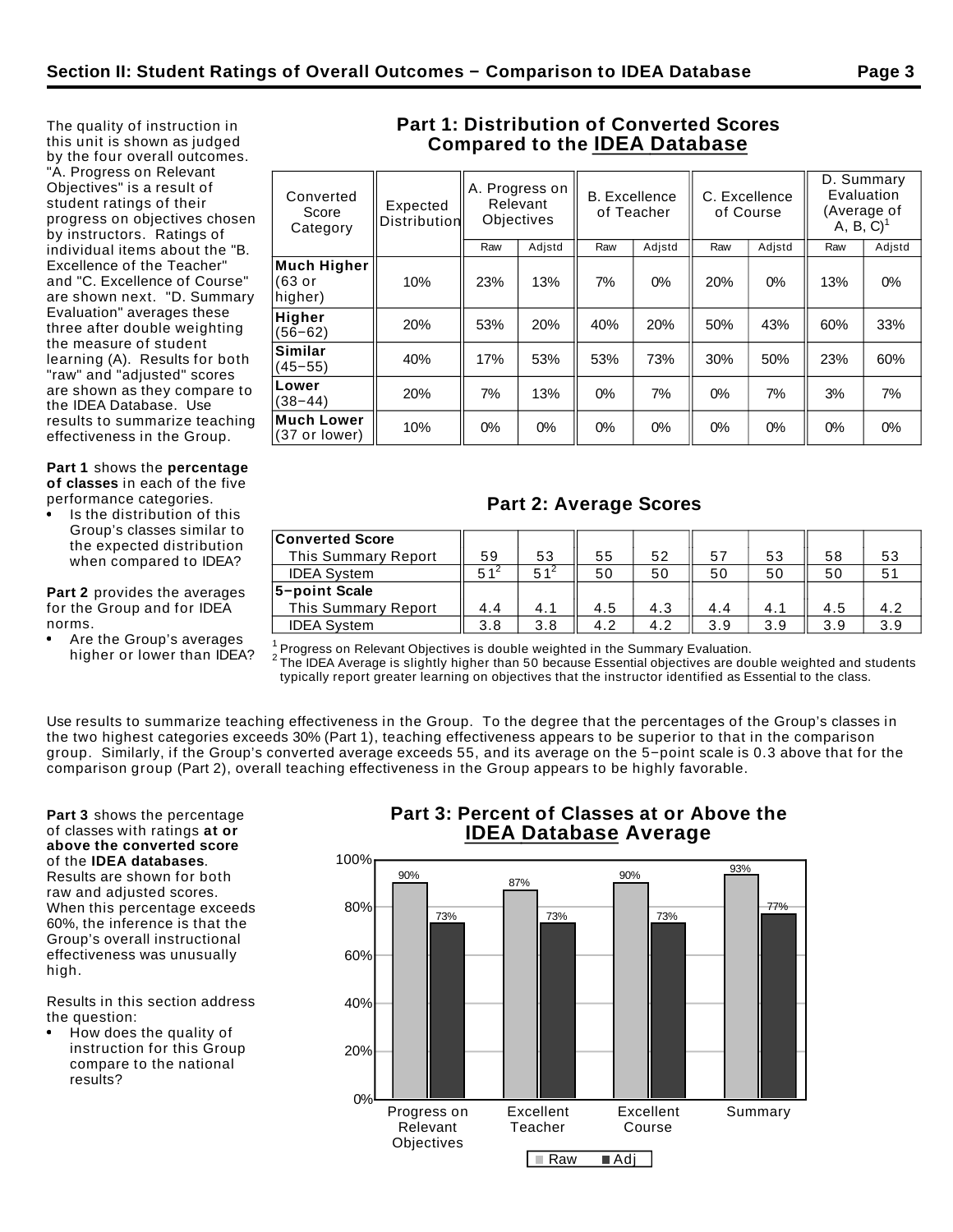**Much Lower**<br>(37 or lower)

This section compares the quality of instruction in this Group to your entire Institution in the same way as it was compared to all classes in the IDEA database (Section II, page 3).

#### **Part 1** shows the **percentage of classes** in each of five categories.

Is the distribution of this Group's classes similar to the expected distribution when compared to the Institution?

**Part 2** provides the **averages** for the Group and for Institutional norms.

- Are the Group's averages higher or lower than the Institution?
- Is the Institution (compared to IDEA) higher or lower than the IDEA system average? (See page 3 for IDEA System averages.)

Note: Institutional norms are based on courses rated in the previous five years.

| Converted<br>Score<br>Category          | Expected<br><b>Distribution</b> | A. Progress on<br>Relevant<br><b>Objectives</b> |        | <b>B.</b> Excellence<br>of Teacher |        | C. Excellence<br>of Course |        | D. Summary<br>Evaluation<br>$A, B, C$ <sup>1</sup> | (Average of |
|-----------------------------------------|---------------------------------|-------------------------------------------------|--------|------------------------------------|--------|----------------------------|--------|----------------------------------------------------|-------------|
|                                         |                                 | Raw                                             | Adjstd | Raw                                | Adjstd | Raw                        | Adjstd | Raw                                                | Adjstd      |
| <b>Much Higher</b><br>(63 or<br>higher) | 10%                             | 10%                                             | 7%     | 0%                                 | $0\%$  | 3%                         | 0%     | 7%                                                 | 0%          |
| Higher<br>(56–62)                       | 20%                             | 30%                                             | 10%    | 33%                                | 10%    | 33%                        | 17%    | 37%                                                | 17%         |
| <b>Similar</b><br>(45–55)               | 40%                             | 50%                                             | 60%    | 53%                                | 73%    | 50%                        | 67%    | 47%                                                | 67%         |
| Lower<br>(38–44)                        | 20%                             | 3%                                              | 17%    | 13%                                | 17%    | 13%                        | 13%    | 7%                                                 | 17%         |

## **Part 1: Distribution of Converted Scores Compared to This Institution**

## **Part 2: Average Scores**

|| 10% || 7% || 7% || 0% || 0% || 0% || 3% || 3% || 0%<br>(37 or lower) || 10% || 7% || 7% || 0% || 0% || 0% || 3% || 3% || 0%

| <b>Converted Score</b> |     |     |     |     |     |     |     |     |
|------------------------|-----|-----|-----|-----|-----|-----|-----|-----|
| This Summary Report    | 54  | 51  | 52  | 50  | 53  | 50  | 54  | 51  |
| This Institution       | 50  | 50  | 50  | 50  | 50  | 50  | 50  | 50  |
| This Institution       | 56  | 53  | 53  | 52  | 54  | 52  | 55  |     |
| (compared to IDEA)     |     |     |     |     |     |     |     | 53  |
| 5-point Scale          |     |     |     |     |     |     |     |     |
| This Summary Report    | 4.4 | 4.1 | 4.5 | 4.3 | 4.4 | 4.1 | 4.5 | 4.2 |
| This Institution       | 4.2 | 4.1 | 4.4 | 4.3 | 4.2 | 4.1 | 4.3 | 4.2 |

 $1$  Progress on Relevant Objectives is double weighted in the Summary Evaluation.

**Part 3** shows the percentage of classes with ratings **at or above the converted score** of **This Institution**. Results are shown for both raw and adjusted scores.

Results in this section address the question:

How does the quality of instruction for this Group compare to the Institution?



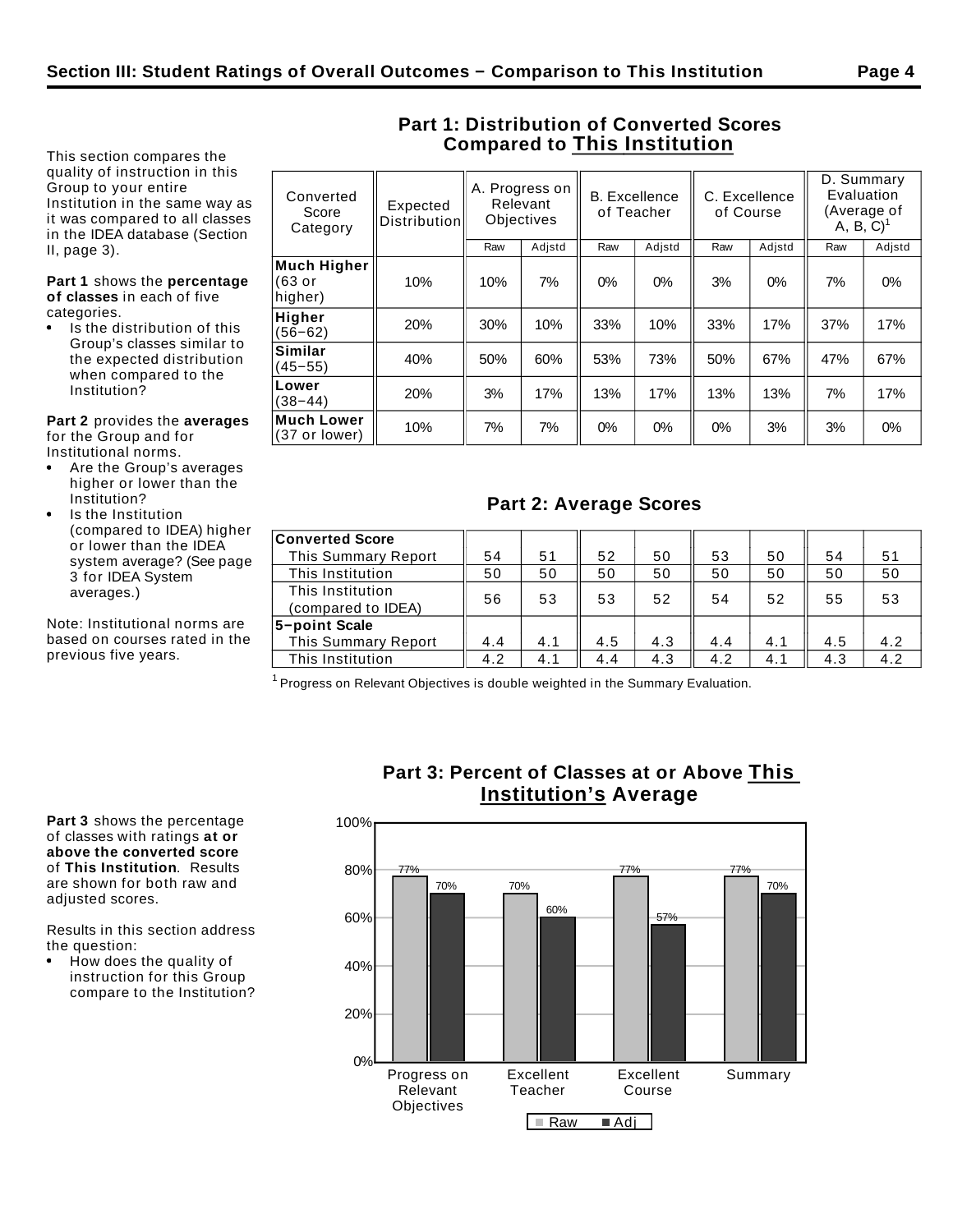Tables in this section compare ratings of progress and "relevance" for the 12 objectives for this Group, with ratings for other classes at your institution and for all classes in the IDEA database. The tables on the left side of the page report averages (raw and adjusted) for the Group and the two comparison groups; they also display the number of classes for which the objective was selected as "relevant" (Important or Essential). For each of these groups, progress ratings are reported only for "relevant" classes.

By comparing progress ratings across the 12 learning objectives, you can determine if there are significant differences in how well various objectives were achieved. Since students rate their progress higher on some objectives than on others, conclusions may need to be modified by comparing the Group's results with those for the Institution and/or IDEA. Results in this section should help you determine if special attention should be given to improving learning on one or more objective(s). Results in the section are of special value to accrediting agencies and assessment programs.

**Raw Average**: Answers accreditation/assessment questions related to how well each objective was achieved; these are indicators of self−assessed learning.

**Adjusted Average**: Useful primarily in comparing instructors or classes; they "level the playing field" by taking into account factors that affect learning other than instructional quality.

**Bar Graphs**: Useful in determining if "standards" or "expectations" have been met. For example, you may have established a target requiring that at least 50 percent of classes pursuing a given objective should achieve an average progress rating of at least 4.0. If this expectation was achieved, the darkest bar will exceed the 50% level. By comparing the Group's results with those for the IDEA database and the Institution, you can also make inferences about the rigor of the standards you have established for the Group.

**Percent of classes where Raw Average was at least: 4.00 3.75 3.50** 

**Objective 1**: Gaining factual knowledge (terminology, classifications, methods, trends)

|                    | Raw Avg. | Adistd.<br>Avg. | # of<br>Classes        | This report        |    |    |    |    |    |    |    |    |    |     |
|--------------------|----------|-----------------|------------------------|--------------------|----|----|----|----|----|----|----|----|----|-----|
| This report        | 4.3      | 4.1             | $\Omega$<br>$\epsilon$ | Institution        |    |    |    |    |    |    |    |    |    |     |
| Institution        | 4.3      | 4.2             | 7,319                  | <b>IDEA System</b> |    |    |    |    |    |    |    |    |    |     |
| <b>IDEA System</b> | 4.0      | 4.0             | 31,991                 |                    |    |    |    |    |    |    |    |    |    |     |
|                    |          |                 |                        |                    | 10 | 20 | 30 | 40 | 50 | 60 | 70 | 80 | 90 | 100 |

**Objective 2**: Learning fundamental principles, generalizations, or theories

|                    | Raw Avg. | Adjstd.<br>Avg. | # of<br>Classes |
|--------------------|----------|-----------------|-----------------|
| This report        | 4.4      | 4.2             | 12              |
| Institution        | 4.2      | 4.1             | 6.577           |
| <b>IDEA System</b> | 3.9      | 3.9             | 30,398          |



|                    | Raw Avg. | Adjstd.<br>Avg. | # of<br>Classes |
|--------------------|----------|-----------------|-----------------|
| This report        | 4.4      | 4.2             | 22              |
| Institution        | 4.3      | 4.1             | 6,215           |
| <b>IDEA System</b> | 4.0      | 4.0             | 30,442          |

**Objective 4**: Developing specific skills, competencies, and points of view needed by professionals in the field most closely related to this course

|                    | Raw Avg. | Adjstd.<br>Avg. | # of<br>Classes |
|--------------------|----------|-----------------|-----------------|
| This report        | 4.4      | 4.1             | 22              |
| Institution        | 4.3      | 4.1             | 4,185           |
| <b>IDEA System</b> | 4.0      | 4.0             | 21,568          |



**Objective 5**: Acquiring skills in working with others as a member of a team

|                    | Raw Avg. | Adjstd.<br>Avg. | # of<br>Classes |
|--------------------|----------|-----------------|-----------------|
| This report        | 4.1      | 3.6             |                 |
| Institution        | 4.2      | 4.0             | 1,589           |
| <b>IDEA</b> System | 2 Q      | 3 Q             | <b>12 088</b>   |





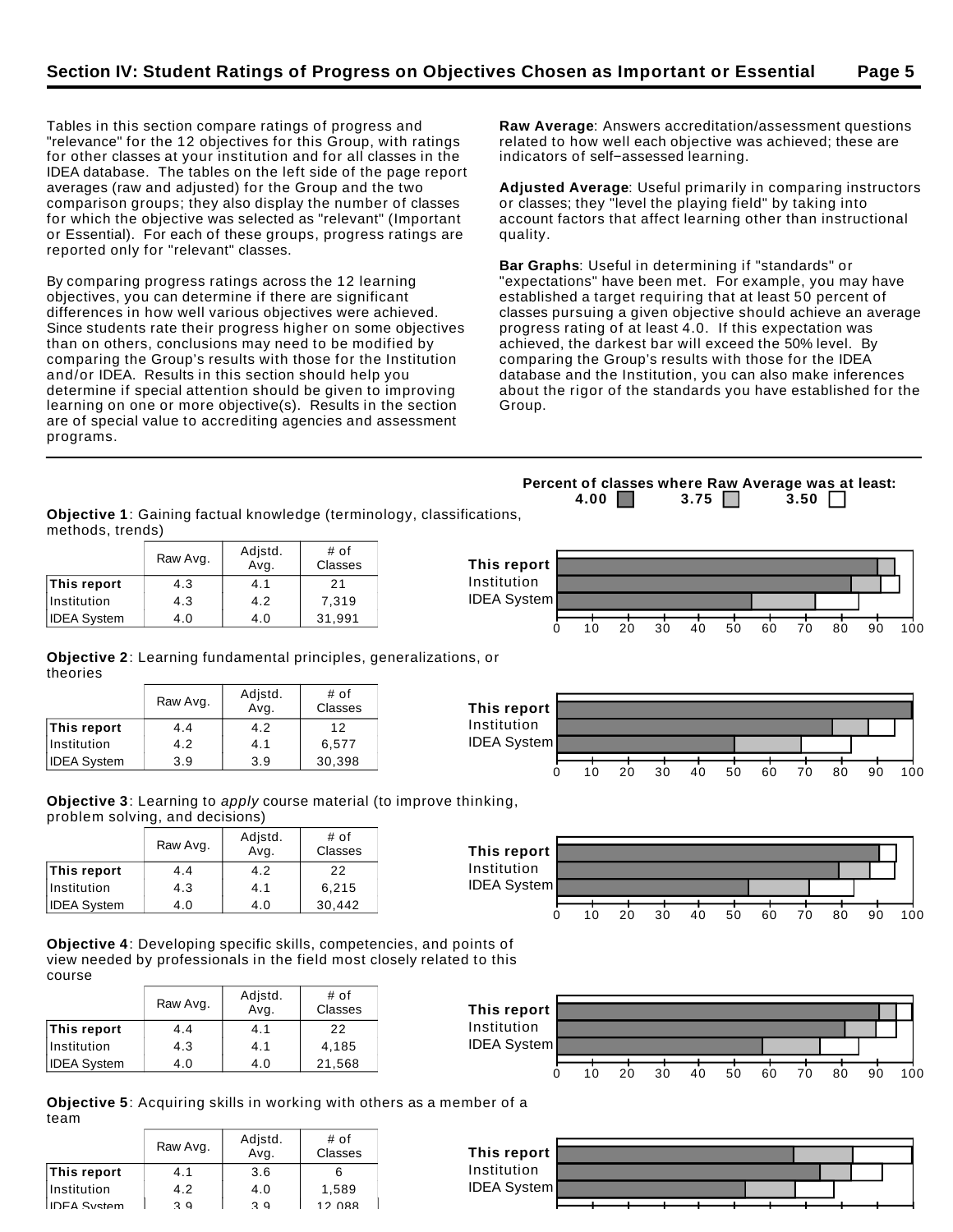

|                    | Raw Avg. | Adjstd.<br>Avg. | # of<br>Classes |
|--------------------|----------|-----------------|-----------------|
| This report        | ΝA       | ΝA              |                 |
| Institution        | 4.2      | 4.0             | 1.127           |
| <b>IDEA System</b> | 3.9      | 3.9             | 9,290           |

**Objective 7**: Gaining a broader understanding and appreciation of intellectual/cultural activity (music, science, literature, etc.)

|                    | Raw Avg. | Adjstd.<br>Avg. | # of<br>Classes |
|--------------------|----------|-----------------|-----------------|
| This report        | ΝA       | <b>NA</b>       |                 |
| Institution        | 4.2      | 4.0             | 1,267           |
| <b>IDEA System</b> | 3.7      | 3.7             | 10,256          |

**Objective 8**: Developing skill in expressing myself orally or in writing

|                    | Raw Avg. | Adjstd.<br>Avg. | $#$ of<br>Classes |
|--------------------|----------|-----------------|-------------------|
| This report        | 4.4      | 4.2             | 9                 |
| Institution        | 4.1      | 4.0             | 3,069             |
| <b>IDEA System</b> | 3.8      | 3.8             | 18,174            |

**Objective 9**: Learning how to find and use resources for answering questions or solving problems

|                    | Raw Avg. | Adjstd.<br>Avg. | # of<br>Classes |
|--------------------|----------|-----------------|-----------------|
| This report        | 4.4      | 4.2             | 10              |
| Institution        | 4.1      | 4.0             | 2,061           |
| <b>IDEA</b> System | 3.7      | 3.7             | 15,656          |

**Objective 1 0**: Developing a clearer understanding of, and commitment to, personal values

|                    | Raw Avg. | Adjstd.<br>Avg. | # of<br>Classes |
|--------------------|----------|-----------------|-----------------|
| This report        | 4.6      | 4.3             |                 |
| Institution        | 4.0      | 3.8             | 1.041           |
| <b>IDEA</b> System | 3.8      | 3.8             | 8.715           |

**Objective 1 1**: Learning to analyze and critically evaluate ideas, arguments, and points of view

|                    | Raw Avg. | Adjstd.<br>Avg. | # of<br>Classes |
|--------------------|----------|-----------------|-----------------|
| This report        | 4.3      | 4.0             | 8               |
| Institution        | 4.1      | 4.0             | 2,806           |
| <b>IDEA System</b> | 3.8      | 3.8             | 18,909          |

**Objective 1 2**: Acquiring an interest in learning more by asking my own questions and seeking answers

|                    | Raw Avg. | Adjstd.<br>Avg. | # of<br>Classes |
|--------------------|----------|-----------------|-----------------|
| This report        | 4.2      | 3.7             |                 |
| Institution        | 4.1      | 4.0             | 1,601           |
| <b>IDEA System</b> | 3.8      | 3.8             | 15,616          |





0 10 20 30 40 50 60 70 80 90 100





**Percent of classes where Raw Average was at least:**<br>4.00 **1** 3.75 3.50 3.75  $\Box$ 







**This report** Institution IDEA System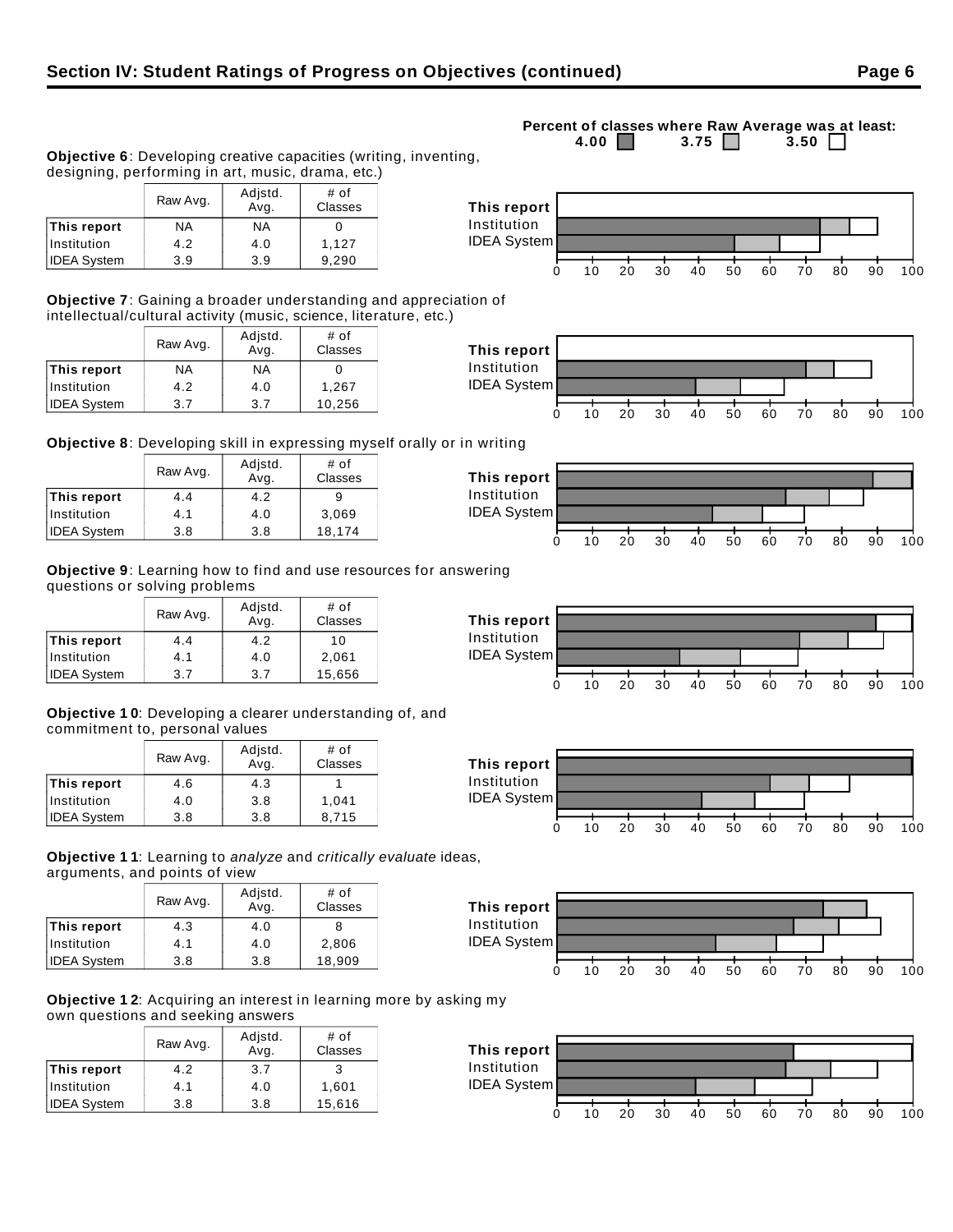## **Section V: Teaching Methods and Styles Page 7 Access Page 7 Access Page 7 Access Page 7**

This section is intended to support teaching improvement efforts. The 20 teaching methods assessed in the IDEA system (grouped into five "approaches" to teaching) are listed. The number of classes for which a given method was related to relevant (Important or Essential) objectives is indicated in the second column, and the third and fourth columns show the average and standard deviation of ratings. The graph on the right hand side of the page contains the information most pertinent to instructional improvement.

It shows the percentage of classes where the method was employed relatively frequently (a positive finding) or relatively infrequently (a negative finding). It is suggested that teaching improvement efforts be focused on methods/approaches where the dark bar (infrequent use) is greater than 30%, especially if the method is important to objectives in many classes (column 2).

**3 0 classes** in this Group used the Diagnostic Form.

| <b>Teaching Methods and Styles</b>                                                                                                   | No. of<br><b>Classes</b> | Avg. | s.d. <sup>1</sup> | "Infrequently" ( $\equiv$ ) or "Frequently" ( $\equiv$ ) |          | % of Classes Where Method was |    |    |    |    | Used |     |
|--------------------------------------------------------------------------------------------------------------------------------------|--------------------------|------|-------------------|----------------------------------------------------------|----------|-------------------------------|----|----|----|----|------|-----|
| A. Stimulating Student Interest                                                                                                      |                          |      |                   |                                                          |          |                               |    |    |    |    |      |     |
| 4. Demonstrated the importance and significance of the subject<br>matter                                                             | 30                       | 4.6  | 0.3               |                                                          |          |                               |    |    |    |    |      |     |
| 8. Stimulated students to intellectual effort beyond that required<br>by most courses                                                | 30                       | 4.4  | 0.3               |                                                          |          |                               |    |    |    |    |      |     |
| 13. Introduced stimulating ideas about the subject                                                                                   | 30                       | 4.5  | 0.3               |                                                          |          |                               |    |    |    |    |      |     |
| 15. Inspired students to set and achieve goals which really<br>challenged them                                                       | 30                       | 4.5  | 0.3               | 10<br>0                                                  | 30<br>20 | 40                            | 50 | 60 | 70 | 80 | 90   | 100 |
| <b>B. Fostering Student Collaboration</b>                                                                                            |                          |      |                   |                                                          |          |                               |    |    |    |    |      |     |
| 5. Formed "teams" or "discussion groups" to facilitate learning                                                                      | 6                        | 4.2  | 0.5               |                                                          |          |                               |    |    |    |    |      |     |
| 16. Asked students to share ideas and experiences with others<br>whose backgrounds and viewpoints differ from their own              | 16                       | 4.4  | 0.4               |                                                          |          |                               |    |    |    |    |      |     |
| 18. Asked students to help each other understand ideas or<br>concepts                                                                | 20                       | 4.4  | 0.4               | $\Omega$<br>10                                           | 20<br>30 | 40                            | 50 | 60 | 70 | 80 | 90   | 100 |
| C. Establishing Rapport                                                                                                              |                          |      |                   |                                                          |          |                               |    |    |    |    |      |     |
| 1. Displayed a personal interest in students and their learning                                                                      | 25                       | 4.5  | 0.2               |                                                          |          |                               |    |    |    |    |      |     |
| 2. Found ways to help students answer their own questions                                                                            | 30                       | 4.4  | 0.3               |                                                          |          |                               |    |    |    |    |      |     |
| 7. Explained the reasons for criticisms of students' academic<br>performance                                                         | 29                       | 4.5  | 0.3               |                                                          |          |                               |    |    |    |    |      |     |
| 20. Encouraged student-faculty interaction outside of class (office<br>visits, phone calls, e-mail, etc.)                            | 6                        | 4.5  | 0.2               | 0<br>10                                                  | 20<br>30 | 40                            | 50 | 60 | 70 | 80 | 90   | 100 |
| D. Encouraging Student Involvement                                                                                                   |                          |      |                   |                                                          |          |                               |    |    |    |    |      |     |
| 9. Encouraged students to use multiple resources (e.g. data<br>banks, library holdings, outside experts) to improve<br>understanding | 10                       | 4.7  | 0.3               |                                                          |          |                               |    |    |    |    |      |     |
| 11. Related course material to real life situations                                                                                  | 25                       | 4.6  | 0.2               |                                                          |          |                               |    |    |    |    |      |     |
| 14. Involved students in "hands on" projects such as research, case<br>studies, or "real life" activities                            | 15                       | 4.7  | 0.3               |                                                          |          |                               |    |    |    |    |      |     |
| 19. Gave projects, tests, or assignments that required original or<br>creative thinking                                              | 20                       | 4.6  | 0.4               | 10<br>O                                                  | 30<br>20 | 40                            | 50 | 60 | 70 | 80 | 90   | 100 |
| E. Structuring Classroom Experiences                                                                                                 |                          |      |                   |                                                          |          |                               |    |    |    |    |      |     |
| 3. Scheduled course work (class activities, tests, projects) in ways<br>which encouraged students to stay up to date in their work   | 6                        | 4.6  | 0.1               |                                                          |          |                               |    |    |    |    |      |     |
| 6. Made it clear how each topic fit into the course                                                                                  | 30                       | 4.5  | 0.3               |                                                          |          |                               |    |    |    |    |      |     |
| 10. Explained course material clearly and concisely                                                                                  | 30                       | 4.4  | 0.3               |                                                          |          |                               |    |    |    |    |      |     |
| 12. Gave tests, projects, etc. that covered the most important<br>points of the course                                               | 23                       | 4.6  | 0.2               |                                                          |          |                               |    |    |    |    |      |     |
| 17. Provided timely and frequent feedback on tests, reports,<br>projects, etc. to help students improve                              | 0                        | NA.  | <b>NA</b>         |                                                          |          |                               |    |    |    |    |      |     |
|                                                                                                                                      |                          |      |                   | 10<br>0                                                  | 20<br>30 | 40                            | 50 | 60 | 70 | 80 | 90   | 100 |

Ratings were made on a 5−point scale (1=Hardly ever, 5=Almost always)

<sup>1</sup> Approximately two−thirds of class averages will be within 1 standard deviation of the group's average.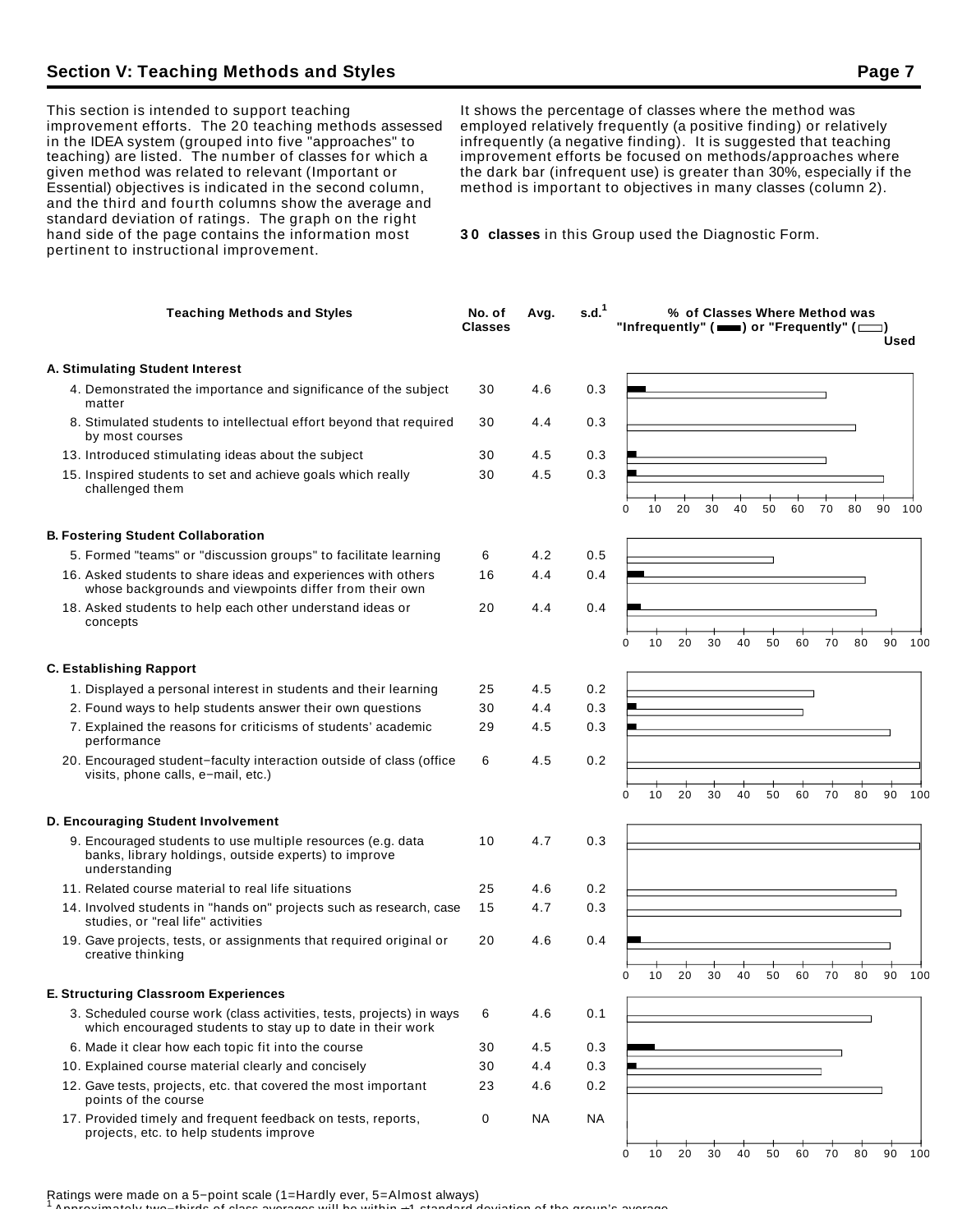**Part A** describes student motivation, work habits, and academic effort, all of which affect student learning. The table gives averages for this Group, your Institution, and the IDEA database. It also shows the percentage of classes with averages below 3.0 and 4.0 or above. Although the information in this section is largely descriptive, it can be used to explore such important questions as:

- Is there a need to make a special effort to improve student motivation and conscientiousness?
- Are these results consistent with expectations?
- Does the percent of classes below  $\bullet$ 3.0 or 4.0 or above raise concerns or suggest strengths?

Averages for classes in this report are considered "similar" to the comparison group if they are within  $\pm$  .3 of the Institution or the IDEA average, respectively.

**Part B** provides information about course characteristics. Some of the questions addressed are:

- When compared to the IDEA and Institutional databases is the amount of reading, work other than reading, or difficulty for courses included in this summary report unusual?
- Are these results consistent with expectations?
- Does the percent of classes below 3.0 or 4.0 or above raise concerns or suggest strengths?

Averages for classes in this report are considered "similar" to the comparison group if they are within  $\pm$  .3 of the Institution or the IDEA average, respectively.

**Part C** summarizes students' responses to As a result of taking this course, I have more positive feelings toward this field of study. This item is most meaningful for courses taken by many non−majors.

Some of the questions addressed are:

- Are students developing a respect and appreciation for the discipline?
- Is the average Converted Score above or below 50 (the average for the converted score distribution)?

|  | A. Student Self-ratings |
|--|-------------------------|
|  |                         |

| Diagnostic Form (Short Form)<br><b>Item Number and Item</b>      |                    | Average | % of<br><b>Classes</b><br>Below 3.0 | % of<br><b>Classes</b><br>4.0 or<br>Above |
|------------------------------------------------------------------|--------------------|---------|-------------------------------------|-------------------------------------------|
|                                                                  | This report        | 4.0     | 7%                                  | 53%                                       |
| 36. I had a strong desire to<br>take this course.                | Institution        | 3.8     | 12%                                 | 43%                                       |
|                                                                  | <b>IDEA System</b> | 3.7     | 16%                                 | 36%                                       |
| 37. I worked harder on this                                      | This report        | 3.8     | 3%                                  | 30%                                       |
| course than on most                                              | Institution        | 3.8     | 6%                                  | 38%                                       |
| courses I have taken.                                            | <b>IDEA System</b> | 3.6     | 13%                                 | 24%                                       |
|                                                                  | This report        | 3.8     | $0\%$                               | 37%                                       |
| 38. I really wanted to take this<br>course from this instructor. | Institution        | 3.7     | 12%                                 | 39%                                       |
|                                                                  | <b>IDEA System</b> | 3.4     | 27%                                 | 22%                                       |
| 39. (15) I really wanted to take                                 | This report        | 3.6     | 7%                                  | 20%                                       |
| this course regardless of                                        | Institution        | 3.5     | 19%                                 | 19%                                       |
| who taught it.                                                   | <b>IDEA System</b> | 3.3     | 25%                                 | 13%                                       |
| 43. (13) As a rule, I put forth                                  | This report        | 4.2     | $0\%$                               | 83%                                       |
| more effort than other                                           | Institution        | 3.9     | $0\%$                               | 48%                                       |
| students on academic work.                                       | <b>IDEA System</b> | 3.6     | 1%                                  | 15%                                       |

#### **B. Student Ratings of Course Characteristics**

| <b>Diagnostic Form</b><br><b>Item Number and Item</b>    |                    | Average | % of<br><b>Classes</b><br>Below 3.0 | % of<br><b>Classes</b><br>$4.0$ or<br>Above |
|----------------------------------------------------------|--------------------|---------|-------------------------------------|---------------------------------------------|
|                                                          | This report        | 3.3     | 30%                                 | 7%                                          |
| 33. Amount of reading                                    | Institution        | 3.4     | 24%                                 | 19%                                         |
|                                                          | <b>IDEA System</b> | 3.2     | 33%                                 | 15%                                         |
|                                                          | This report        | 3.5     | 3%                                  | 20%                                         |
| 34. Amount of work in other<br>(non-reading) assignments | Institution        | 3.6     | 15%                                 | 26%                                         |
|                                                          | <b>IDEA System</b> | 3.4     | 21%                                 | 18%                                         |
|                                                          | This report        | 3.4     | 10%                                 | 20%                                         |
| 35. Difficulty of subject matter                         | Institution        | 3.5     | 13%                                 | 24%                                         |
|                                                          | <b>IDEA System</b> | 3.4     | 20%                                 | 18%                                         |

#### **C. Improved Student Attitude**

40. (16) As a result of taking this course, I have more positive feelings toward this field of study.

|                    | 5-point Scale |          | <b>Converted Score</b><br>(Compared to IDEA) |          |  |  |  |
|--------------------|---------------|----------|----------------------------------------------|----------|--|--|--|
|                    | Raw           | Adjusted | Raw                                          | Adjusted |  |  |  |
| This report        | 4.3           | 3.9      | 5.                                           | 51       |  |  |  |
| Institution        | 4.1           | 3.9      |                                              |          |  |  |  |
| <b>IDEA System</b> | 3.9           | 3.9      |                                              |          |  |  |  |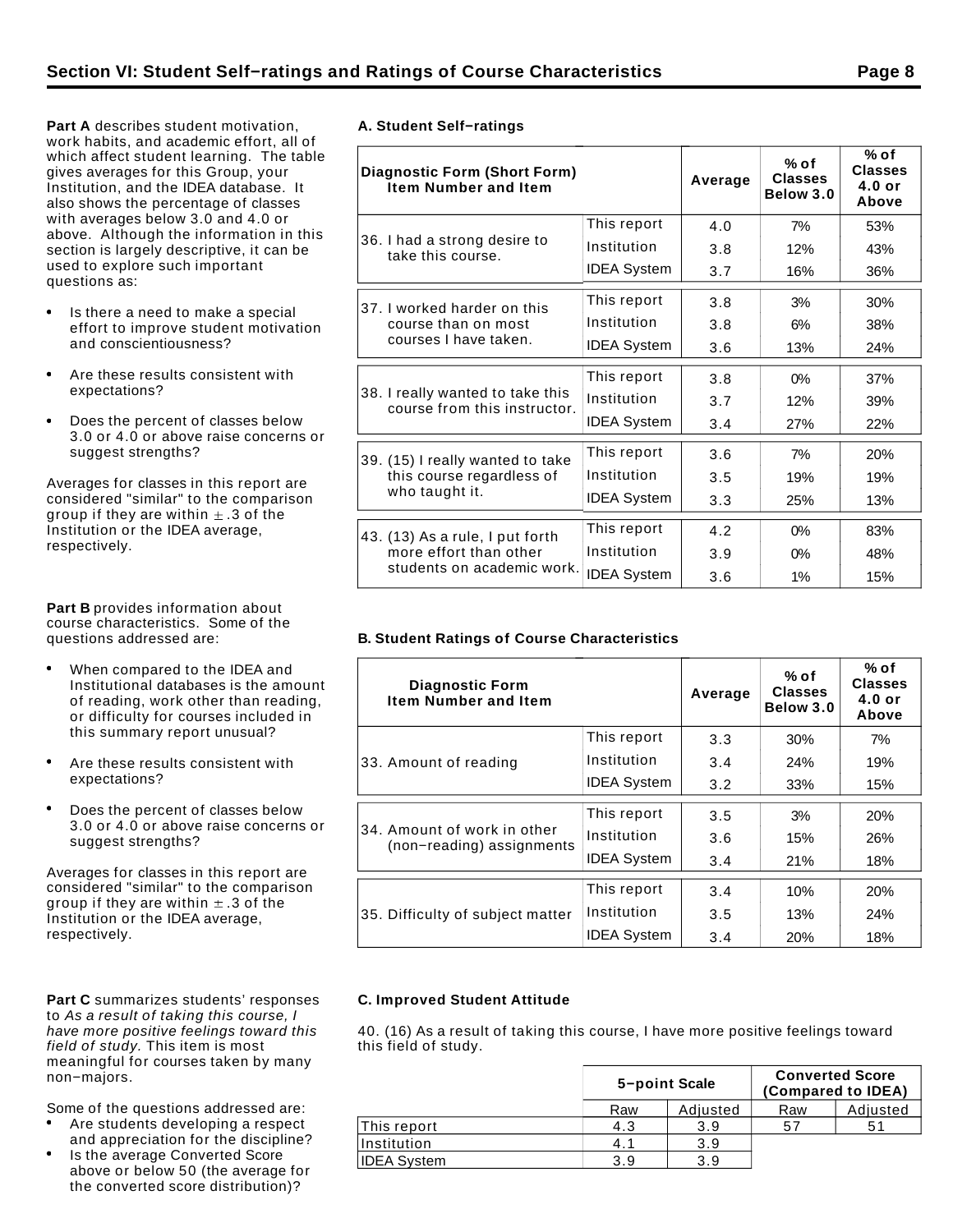## **A. Primary and Secondary Instructional Approaches**

| This table shows the relative                                                                                                                          | <b>Number Rating: 30</b> | Percent indicating instructional approach as: |                  |  |  |  |
|--------------------------------------------------------------------------------------------------------------------------------------------------------|--------------------------|-----------------------------------------------|------------------|--|--|--|
| frequency of various approaches to<br>instruction. The success of a given<br>approach is dependent on the class<br>objectives, but since students have |                          | Primary                                       | <b>Secondary</b> |  |  |  |
|                                                                                                                                                        | Lecture                  | $0\%$                                         | $0\%$            |  |  |  |
|                                                                                                                                                        | Discussion/Recitation    | $0\%$                                         | 0%               |  |  |  |
|                                                                                                                                                        | Seminar                  | $0\%$                                         | $0\%$            |  |  |  |
| different learning styles, it is                                                                                                                       | Skill/Activity           | $0\%$                                         | $0\%$            |  |  |  |
| generally desirable that they be                                                                                                                       | Laboratory               | 0%                                            | $0\%$            |  |  |  |
| exposed to a variety of approaches.<br>Instructors reported this information                                                                           | <b>Field Experience</b>  | 0%                                            | $0\%$            |  |  |  |
| on the Faculty Information Form.                                                                                                                       | Studio                   | 0%                                            | $0\%$            |  |  |  |
|                                                                                                                                                        | Multi-Media              | 0%                                            | $0\%$            |  |  |  |
|                                                                                                                                                        | Practicum/Clinic         | $0\%$                                         | $0\%$            |  |  |  |
|                                                                                                                                                        | Other/Not Indicated      | 100%                                          | 100%             |  |  |  |

### **B. Course Emphases**

| This section shows the degree to                                                                                                                                                                                                                                             |                                         |                         | Percent indicating amount required was: |       |       |  |
|------------------------------------------------------------------------------------------------------------------------------------------------------------------------------------------------------------------------------------------------------------------------------|-----------------------------------------|-------------------------|-----------------------------------------|-------|-------|--|
| which classes in this area expose<br>students to various kinds of                                                                                                                                                                                                            |                                         | <b>Number</b><br>Rating | None or<br>Little                       | Some  | Much  |  |
| academic activities. Generally,<br>proficiency is related to the<br>amount of exposure. Are we<br>giving students enough<br>opportunity to develop the skills<br>they need after graduation?<br>Instructors reported this<br>information on the Faculty<br>Information Form. | Writina                                 |                         | $0\%$                                   | $0\%$ | $0\%$ |  |
|                                                                                                                                                                                                                                                                              | Oral communication                      |                         | 0%                                      | 0%    | $0\%$ |  |
|                                                                                                                                                                                                                                                                              | Computer application                    |                         | 0%                                      | $0\%$ | $0\%$ |  |
|                                                                                                                                                                                                                                                                              | Group work<br>Mathematical/quantitative |                         | $0\%$                                   | $0\%$ | $0\%$ |  |
|                                                                                                                                                                                                                                                                              |                                         |                         | 0%                                      | $0\%$ | $0\%$ |  |
|                                                                                                                                                                                                                                                                              | work<br>Critical thinking               |                         | 0%                                      | $0\%$ | $0\%$ |  |
|                                                                                                                                                                                                                                                                              | Creative/artistic/design                |                         | $0\%$                                   | $0\%$ | $0\%$ |  |
|                                                                                                                                                                                                                                                                              | Reading                                 |                         | $0\%$                                   | 0%    | $0\%$ |  |
|                                                                                                                                                                                                                                                                              | Memorization                            |                         | 0%                                      | 0%    | $0\%$ |  |

## **C. "Circumstances" Impact on Learning**

|                                                                                                                                                                                                                                                                                               |                                             |                         | Percent indicating impact on learning |                                                               |                 |  |
|-----------------------------------------------------------------------------------------------------------------------------------------------------------------------------------------------------------------------------------------------------------------------------------------------|---------------------------------------------|-------------------------|---------------------------------------|---------------------------------------------------------------|-----------------|--|
| factors that may facilitate or<br>impede student learning is shown<br>here. Until research establishes                                                                                                                                                                                        |                                             | <b>Number</b><br>Rating | <b>Negative</b>                       | <del>was:</del><br>Neither<br>Negative nor<br><b>Positive</b> | <b>Positive</b> |  |
| How instructors regard various<br>the implications of these ratings,<br>administrators should make their<br>own appraisal of whether or not<br>ratings of student learning were<br>affected by these factors.<br>Instructors reported this<br>information on the Faculty<br>Information Form. | Physical<br>facilities/equipment            | 0                       | 0%                                    | $0\%$                                                         | $0\%$           |  |
|                                                                                                                                                                                                                                                                                               | Experience teaching course                  | $\Omega$                | $0\%$                                 | $0\%$                                                         | $0\%$           |  |
|                                                                                                                                                                                                                                                                                               | Changes in approach                         | 0                       | $0\%$                                 | $0\%$                                                         | 0%              |  |
|                                                                                                                                                                                                                                                                                               | Desire to teach the course                  | 0                       | $0\%$                                 | 0%                                                            | 0%              |  |
|                                                                                                                                                                                                                                                                                               | Control over course<br>management decisions | 0                       | 0%                                    | $0\%$                                                         | $0\%$           |  |
|                                                                                                                                                                                                                                                                                               | Student background                          | $\Omega$                | $0\%$                                 | $0\%$                                                         | $0\%$           |  |
|                                                                                                                                                                                                                                                                                               | Student enthusiasm                          | 0                       | $0\%$                                 | $0\%$                                                         | 0%              |  |
|                                                                                                                                                                                                                                                                                               | Student effort to learn                     | $\Omega$                | $0\%$                                 | $0\%$                                                         | 0%              |  |
|                                                                                                                                                                                                                                                                                               | Technical/instructional<br>support          | 0                       | $0\%$                                 | 0%                                                            | 0%              |  |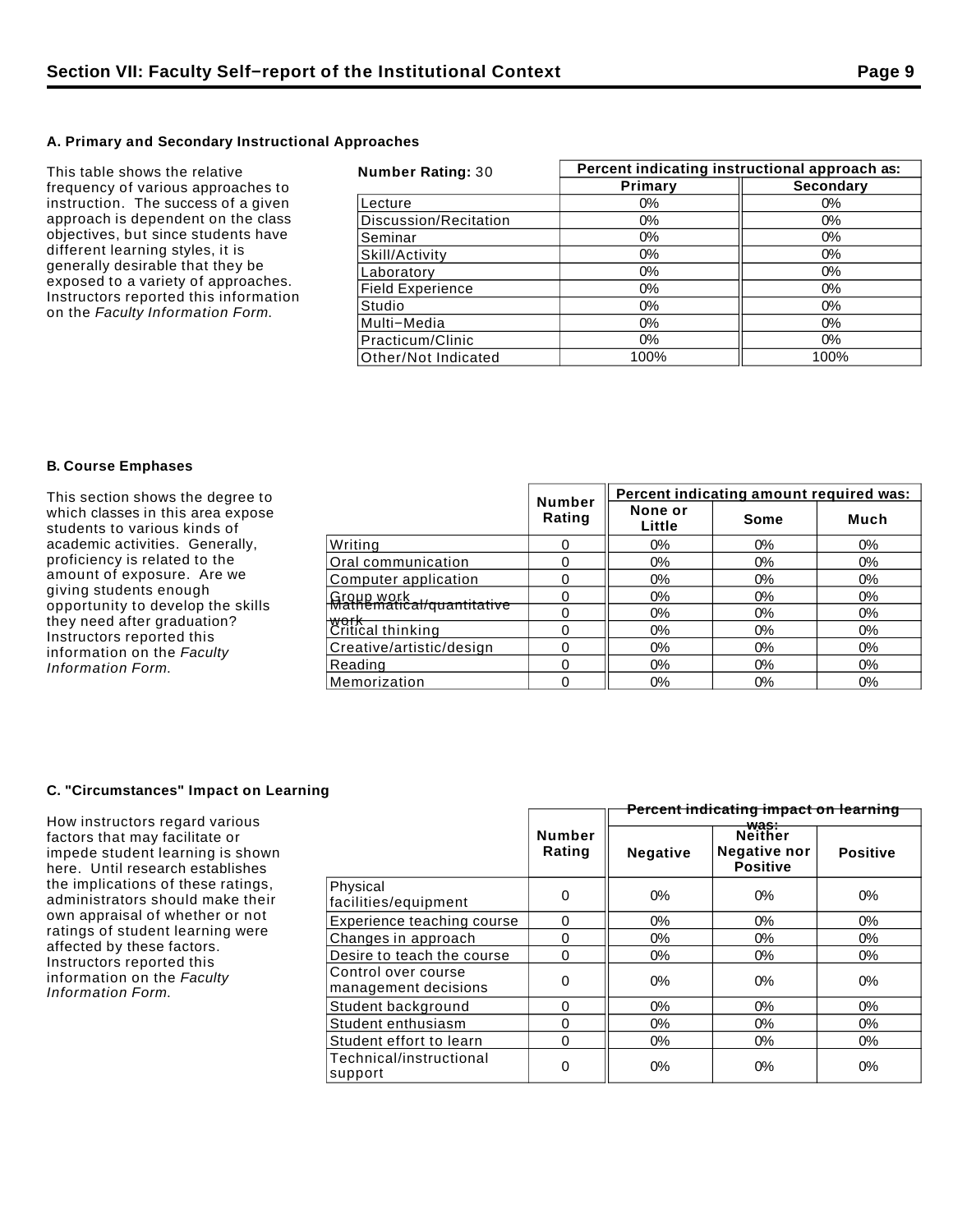This section provides frequencies, average scores, and standard deviations for Additional Questions that were consistent across classes included in this summary report (if requested).

|                           | <b>Number Responding:</b> |                |                |    |     |                |         |                                     |
|---------------------------|---------------------------|----------------|----------------|----|-----|----------------|---------|-------------------------------------|
| Question<br><b>Number</b> | Omit                      | 1              | $\mathbf{2}$   | 3  | 4   | $5\phantom{1}$ | Average | <b>Standard</b><br><b>Deviation</b> |
|                           | 6                         | $\overline{2}$ | 5              | 17 | 117 | 358            | 4.7     | 0.64                                |
| $\mathbf{2}$              | $\overline{7}$            | 4              | 13             | 41 | 135 | 305            | 4.5     | 0.82                                |
| $\mathbf{3}$              | $\overline{7}$            | 4              | 8              | 23 | 109 | 354            | 4.6     | 0.72                                |
| 4                         | 10                        | 6              | 9              | 33 | 138 | 309            | 4.5     | 0.80                                |
| $\overline{5}$            | 10                        | 7              | 7              | 25 | 131 | 325            | 4.5     | 0.78                                |
| 6                         | 8                         | 4              | $\overline{7}$ | 32 | 127 | 327            | 4.5     | 0.75                                |
| $\overline{7}$            | 8                         | 6              | 5              | 33 | 131 | 322            | 4.5     | 0.77                                |
| 8                         | $\overline{7}$            | 5              | 17             | 30 | 128 | 318            | 4.5     | 0.83                                |
| 9                         | 6                         | 4              | 17             | 40 | 139 | 299            | 4.4     | 0.84                                |
| 10                        | 5                         | 3              | 8              | 26 | 127 | 336            | 4.6     | 0.72                                |
| 11                        | 505                       |                |                |    |     |                |         |                                     |
| $12$                      | 505                       |                |                |    |     |                |         |                                     |
| 13                        | 505                       |                |                |    |     |                |         |                                     |
| $14$                      | 505                       |                |                |    |     |                |         |                                     |
| 15                        | 505                       |                |                |    |     |                |         |                                     |
| 16                        | 505                       |                |                |    |     |                |         |                                     |
| 17                        | 505                       |                |                |    |     |                |         |                                     |
| 18                        | 505                       |                |                |    |     |                |         |                                     |
| 19                        | 505                       |                |                |    |     |                |         |                                     |
| 20                        | 505                       |                |                |    |     |                |         |                                     |